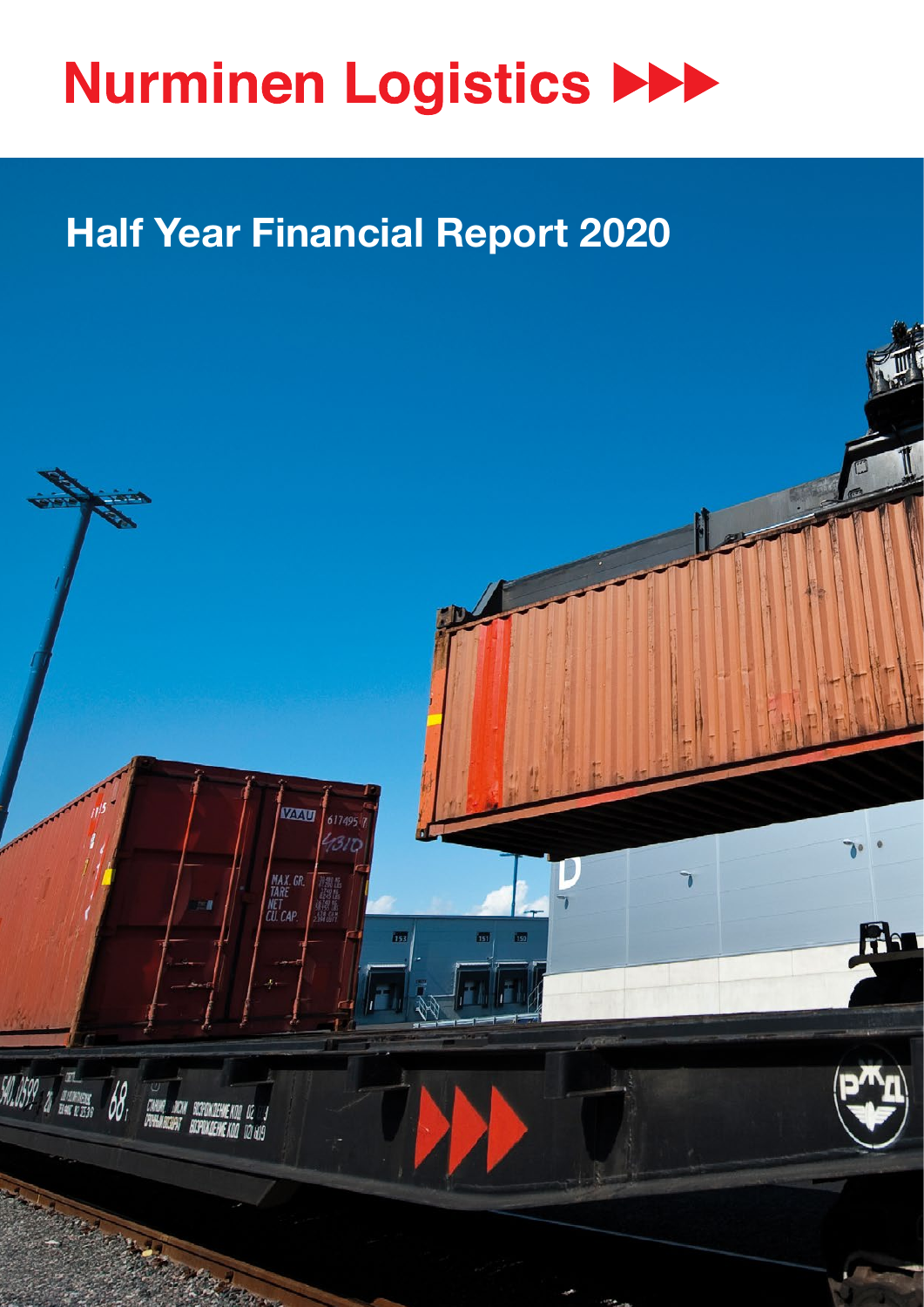#### **NURMINEN LOGISTICS PLC HALF YEAR FINANCIAL REPORT 1 JANUARY–30 JUNE 2020**

**Our China cargo train an engine of growth in the first half of the year: Net sales increased, and operating loss decreased. Cash flow from operating activities was positive.**

| <b>Nurminen Logistics KEY FIGURES 1 JANUARY - 30 JUNE</b><br>2020<br><b>MEUR</b> | $1.1 - 30.6.2020$ | 1.1. - 30.6.2019 |
|----------------------------------------------------------------------------------|-------------------|------------------|
| Net sales                                                                        | 36.5              | 34.5             |
| Operating result                                                                 | $-0.5$            | $-1.7$           |
| Operating result-%                                                               | $-1.4%$           | $-5.0%$          |
| Net result                                                                       | $-1.6$            | $-3.2$           |
| Earnings per share $(\epsilon)$                                                  | $-0.05$           | $-0.11$          |
| Cash flow from operating activities                                              | 3.4               | 0.1              |

## **INTERIM PRESIDENT AND CEO, OLLI POHJANVIRTA:**

Net sales increased and operating loss decreased in the first half of the year. China cargo train sales growth had an evident impact on the operating result for the first half of the year. April–June's operating result was EUR 0.1 million positive. Positive performance will continue and, in the second half of the year, we expect to see a significant improvement compared to first half of 2020.

Fixed costs are estimated to decrease by EUR 0.4–0.5 million in the second half of 2020 in comparison to first half. On the annual level fixed costs are estimated to decrease further by EUR 1 million compared to 2020.

The first half of the year was twofold, the January–March period was difficult performance-wise. The forest industry strike, a shipping container shortage, and disturbances in inland traffic in China due to the COVID-19 outbreak had a negative effect on business. Our China cargo train operations were stalled for over a month due to the exceptional COVID-19 situation as restrictions imposed by the authorities disrupted China inland traffic and the distribution of goods. At no point were any restrictions set on the movement of trains, which demonstrates the operational reliability of the cargo train product.

I am delighted with the determination and competence of our personnel in developing and improving our business, despite the difficult circumstances during the first half of the year. The development has been noticeable in improved customer service which has influenced both net sales growth and the operating result turning positive in April–June. The ratio of fixed costs to net sales is still too high. To ensure continued improvement in profitability, net sales growth especially in China cargo train transport and operational efficiency improvements regarding all Finnish operations will remain our focus.

The China cargo train product highlights our unique operational capability, including Forwarding services and the Vuosaari cargo handling services, vast customer base representing different industries and trade, as well as a growing international clientele who benefit from our train service in shipments to Central Europe. These factors combined enable profitable growth in the future. Our China cargo train played a significant role in securing the availability of medical supplies for Finnish health care.

In June, we signed a contract with the Port of Narvik, with the aim of becoming a key player in fresh fish export to China. Deliveries will begin during 2020. We are introducing temperature-controlled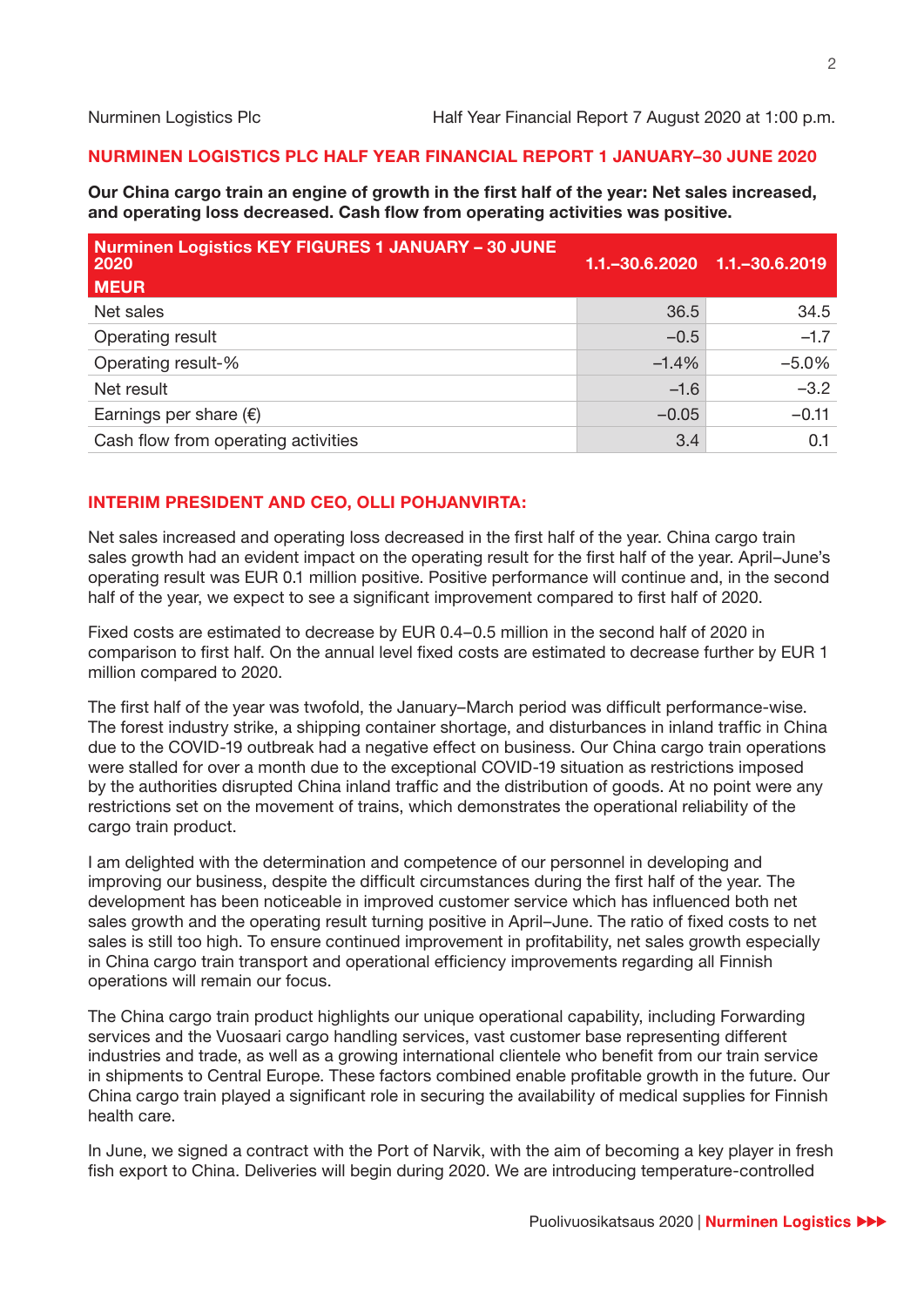reefer containers in our China cargo train transport, which opens up a notable new market and competitive advantage for us also in the export of fresh meat and beverages.

We strengthened our organisation in the international railway business to ensure continued good progress with China cargo train business. This enables the company to stay in pole position in logistics throughout the EU when it comes to accessibility of the China market. Our highly efficient cargo train product is the single greatest logistics innovation on the Finnish market in the 21st century. The growth prospects for the business are good.

A new operative management structure was introduced in June and it will emphasise profit responsibility and improve service development in the future.

Both cargo handling and forwarding volumes remained more stable than expected during the quickly evolving market situation. This stable development was attributed to our vast clientele across various industries and the regional coverage of our offices.

Cargo terminal services operated at a loss in the first half of the year and we will accelerate efficiency measures, which will lower fixed costs and improve service. Terminal handling was still strained by high rent level in offices where space is leased. Cargo terminal handling services are expected to be more profitable in 2021. Higher performance standards will be set especially for the unique chemical terminals in Kotka and the Heavy terminal in Vuosaari.

Forwarding services continued to operate at a profit. Earlier investments in IT systems support upright development also in the future, considering the dependency on Finnish import and export volumes. Baltic operations remained stable.

All in all, the company's profitability is still unsatisfactory and further measures are needed to improve profitability and balance sheet structure.

#### **MARKET SITUATION IN THE REVIEW PERIOD**

Finland's economic growth slowed down in the first half of 2020 as a result of the COVID-19 pandemic. Trade between Finland and China remained at a good level. This was manifested in Nurminen Logistics' operations positively. China cargo train transport volumes grew rapidly due to the reliability and strong operational capability of the services as well as uncertainty related to other transport modes.

#### **NET SALES AND FINANCIAL PERFORMANCE 1 JANUARY – 30 JUNE**

| <b>EUR 1000</b> | $1 - 6/2020$ | 1-6/2019 <sup>1</sup> |
|-----------------|--------------|-----------------------|
| Net sales       | 36,480       | 34.470                |
| <b>FRIT</b>     | $-508$       | $-1.709$              |

Net sales for the first half of 2020 increased to EUR 36.5 (34.5) million, growing 5.8 percent from 2019. EBIT improved to EUR –0.5 million (–1.7). Positive development is primarily due to growth in China cargo train services. Operating result grew also in forwarding services in the beginning of the year. Fixed administrative costs declined substantially from 2019.

#### **BUSINESS REVIEW 1 JANUARY – 30 JUNE**

The result for the first half of 2020 improved substantially from 2019, where ramping up costs of China cargo train burdened the company's operating result heavily. The COVID-19 pandemic influenced global logistics during the first half of the year. The reduction in industrial production was evident in declining transport volumes. Sea freight connections were limited and traffic between continents decreased.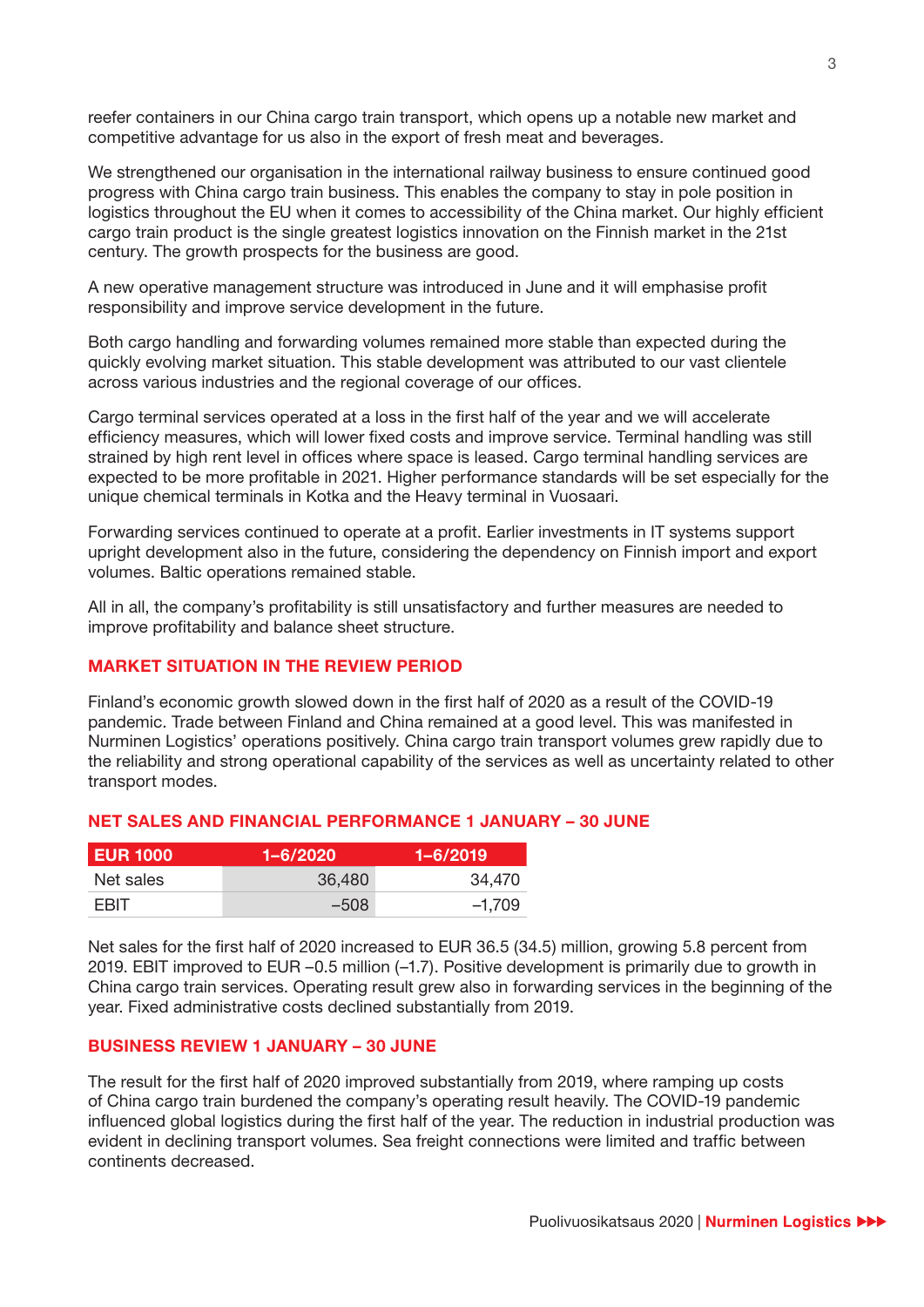A challenging operating environment was reflected in China cargo train services especially in February–March when shipments were delayed due to movement restrictions. The strong recovery in China in the second quarter together with reduced sea and air freight capacity and price increases supported sales growth for China cargo train business. The clientele expanded. Growth in net sales was manifested in the result. In January–June 2020, net sales of the China cargo train business increased by 44 percent from 2019 to EUR 4.1 million (2.9). The China cargo train business's share of total net sales is 11 percent (8).

Net sales of the Forwarding business grew, and the operating result improved in the first half of 2020. Positive development was seen especially in the first quarter when volumes were high in the forest industry and in steel imports. The COVID-19 effects were evident in consignment volumes mainly in May. In January–June, net sales totalled EUR 6.6 million (4.9) and growth from previous year was 36 percent. The Forwarding business amounts to 18 percent of group net sales (14).

In the Cargo handling business, the effects of the paper industry strike in January–February remained minor and the first quarter result improved from 2019. The influence of the paper industry strike and the COVID-19 pandemic were seen in the second quarter in declining inventory levels and delays in project deliveries. COVID-19 affected business less than expected. In January–June, net sales decreased by 8 percent from previous year to EUR 7.0 million (7.6). The Cargo handling business accounts for 19 percent of group net sales (22).

Nurminen Logistics nominated a new operative management board in June. The operative management board enables the improvement of the service level and efficiency. It will support especially the development of fast-growing China rail service business.

Net sales for the Russian company and its profitability decreased year-on-year in the first half of 2020. The COVID-19 pandemic did not affect operations directly. In June, Olga Stepanova joined the operative management board and took over China rail freight service business. She was appointed Managing Director, OOO Nurminen Logistics. Stepanova has taken part in building the cargo train services network between China and Europe from its very beginning as Sales Director at Russian Railways. She has solid background knowledge and connections within the market and within the vast European customer base. Her know-how in bulk transport creates growth potential in Russian rail freight business.

In the first half of 2020, net sales of the Baltic business declined and operating profit decreased from 2019. The effects of the COVID-19 pandemic remained minor. Strong export volumes supported the Lithuanian operations. The Latvian operations' net sales grew due to project deliveries to Russia and Central Asia. Net sales of the Baltic business decreased by 2 percent to EUR 18.7 million (19.2) in January–June. The business amounts to 51 percent of group net sales (56). The profitability of the Baltic business is at a good level and the prerequisites for business are good.

## **OUTLOOK**

Nurminen Logistics estimates that the growth of the economy and markets will continue to slow down due to the effects of the COVID-19 pandemic. We believe that Nurminen Logistics' China cargo train business will continue its growth. The company's profitability will continue to improve. Demand for the company's specialised logistics services will remain good on account of our expertise.

## **FINANCIAL GUIDANCE**

Nurminen Logistics is not issuing financial guidance for 2020.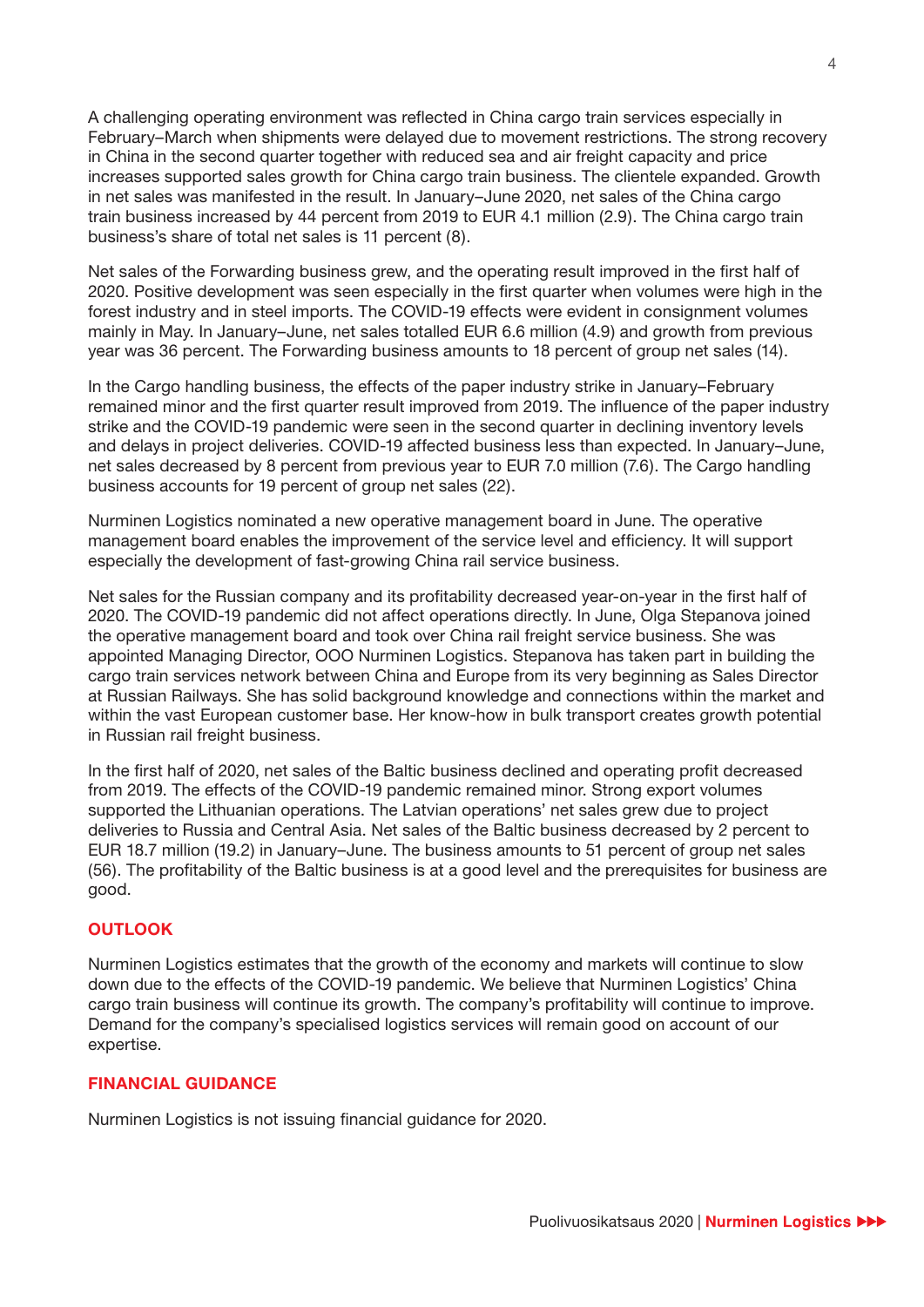#### **SHORT-TERM RISKS AND UNCERTAINTIES**

Any weakening in world trade and particularly weakening in Finnish exports and imports would have a negative impact on the demand for the company's services and the result. The company's business development turning out significantly weaker than expected would have a negative impact on the company's financial position.

A second big wave of the COVID-19 epidemic in China would affect the country's inland logistics, which would in turn affect feeder lines.

The growth rate of China cargo train services may slow down from what is expected, particularly with regard to new types of shipments and new route connections, if COVID-19 passenger travel restrictions continue or are further tightened. The passenger travel restrictions may complicate commercial negotiations for our clients especially considering launches of new products.

More detailed information about the company's risk information can be found on the Investors page on Nurminen Logistics' website www.nurminenlogistics.com.

#### **FINANCIAL POSITION AND BALANCE SHEET**

Cash flow from operating activities amounted to EUR 3.4 million. Cash flow from investing activities totalled EUR –0.2 million. Cash flow from investing activities was impacted by investments in IT systems and digitalization totalling EUR 0.1 million and the acquisition of PFC Nordic Oy totalling EUR 0.1 million. Cash flow from financing activities amounted to EUR –3.3 million.

At the end of the review period, cash and cash equivalents amounted to EUR 4.0 million. The management of the company estimates that the operating cash flow generated by the company covers the current business needs and current liabilities for the next 12 months.

Current interest-bearing liabilities of the company, a total of EUR 3.2 million, consist of lease liabilities of EUR 2.3 million and factoring debt of EUR 0.9 million. The company's non-current interest-bearing liabilities are EUR 40.0 million, of which EUR 27.0 million are in connection with leases capitalised in accordance with the IFRS 16 standard. Long-term loans amount to EUR 13.0 million. These loans from Ilmarinen are due in June 2023.

The Group's interest-bearing liabilities totalled EUR 43.2 million and net interest-bearing debt amounted to EUR 39.1 million. The company has an equity-based hybrid loan from Ilmarinen that amounts to EUR 1.5 million.

The balance sheet total was EUR 52.8 million, and the equity ratio was –4.3 percent.

#### **CAPITAL EXPENDITURE**

The Group's gross capital expenditure during the review period amounted to EUR 0.1 million (EUR 0.4 million), accounting for 0.3% of net sales. Depreciation totalled EUR 2.6 (2.7) million, or 7.1% (7.9) of net sales.

#### **GROUP STRUCTURE**

The Group comprises the parent company, Nurminen Logistics Plc, as well as the following subsidiaries and associated companies, owned directly or indirectly by the parent (ownership, %): Nurminen Logistics Services Oy (100%), RW Logistics Oy (100%), PFC Nordic Oy (100%), Kiinteistö Oy Kotkan Siikasaarentie 78 (100%), Kiinteistö Oy Luumäen Suoanttilantie 101 (100%), Kiinteistö Oy Vainikkalan Huolintatie 13 (100%), NR Rail Oy (51%), Pelkolan Terminaali Oy (20 %), OOO Nurminen Logistics (100 %), Nurminen Maritime Latvia SIA (51%), UAB Nurminen Maritime (51%) and Nurminen Maritime Eesti AS (51%).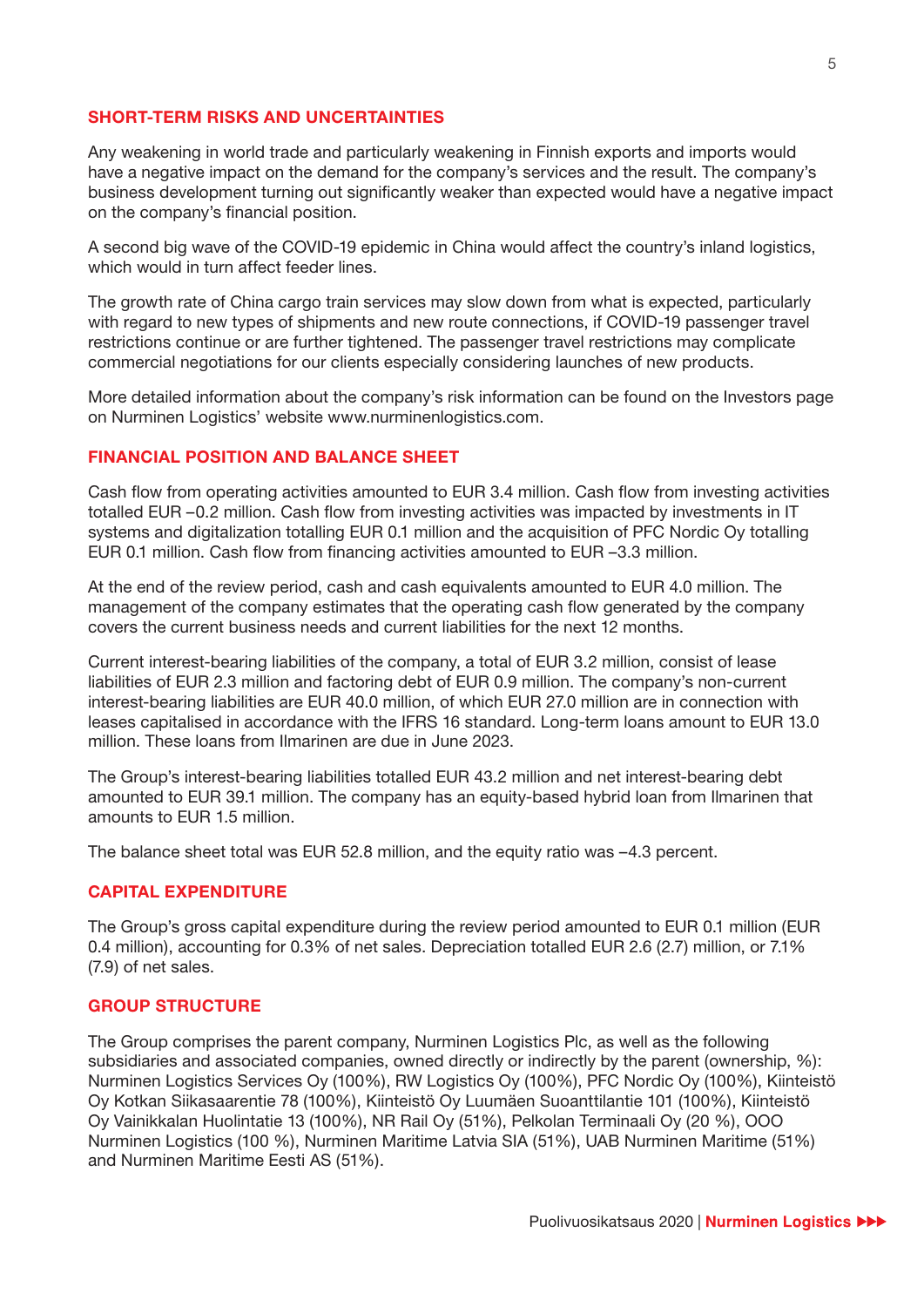#### **PERSONNEL**

At the end of the review period, the Group had 171 employees, compared with 177 on 30 June 2019. The number of employees working abroad was 28. Personnel expenses in the first half of 2020 totalled EUR 4.4 million (EUR 4.4 million).

#### **CHANGES IN THE GROUP MANAGEMENT TEAM**

On 30 June 2020, Nurminen Logistics' Management Team consisted of the following members: Olli Pohjanvirta, interim CEO from 25 May 2020; Iiris Pohjanpalo, CFO; Petri Luurila, CIO; and Jonna Paasonen, VP Forwarding from 15 May 2020. In addition, the Management Team included Mikko Järvinen, SVP Sales until 20 May 2020, and Tero Vauraste, CEO until 24 May 2020.

#### **MANAGEMENT TRANSACTIONS**

On 4 May 2020, Nurminen Logistics Plc announced the subscription by CEO Tero Vauraste for 120,000 shares at a price of EUR 0.24.

#### **SHARES AND SHAREHOLDERS**

The trading volume of Nurminen Logistics Plc's shares was 2,325,321 during the period from 1 January to 30 June 2020. This represented 5.2% of the total number of shares. The value of the turnover was EUR 585,000. The lowest price during the review period was EUR 0.23 per share and the highest EUR 0.30 per share. The closing price for the period was EUR 0.24 per share and the market value of the entire share capital was EUR 10,733,802 at the end of the period.

At the end of the review period the company had 1,443 shareholders. The holdings of the 10 largest shareholders of the company are presented in the tables section.

During the review period, the company had 44,724,174 shares. On 30 June 2020, the company held 106,333 of its own shares, corresponding to 0.24% of votes.

## **DECISIONS OF THE ANNUAL GENERAL MEETING**

Nurminen Logistics Plc's Annual General Meeting held on 12 June 2020 passed the following decisions:

#### **Adoption of the annual accounts and resolution on discharge from liability**

The General Meeting adopted the annual accounts, including the consolidated annual accounts for the financial year 1 January 2019 − 31 December 2019 and discharged the members of the Board of Directors, the President and CEO and the interim President and CEO from liability. The Annual General Meeting adopted the Remuneration Policy for governing bodies.

#### **Payment of dividend**

The Annual General Meeting approved the Board's proposal that no dividend shall be paid for the financial year 1 January 2019 − 31 December 2019.

#### **Composition and remuneration of the Board of Directors**

The Annual General Meeting resolved that the Board of Directors is composed of five members. The Annual General Meeting re-elected the following members to the Board of Directors: Olli Pohjanvirta, Juha Nurminen, Jukka Nurminen, Irmeli Rytkönen and Alexey Grom.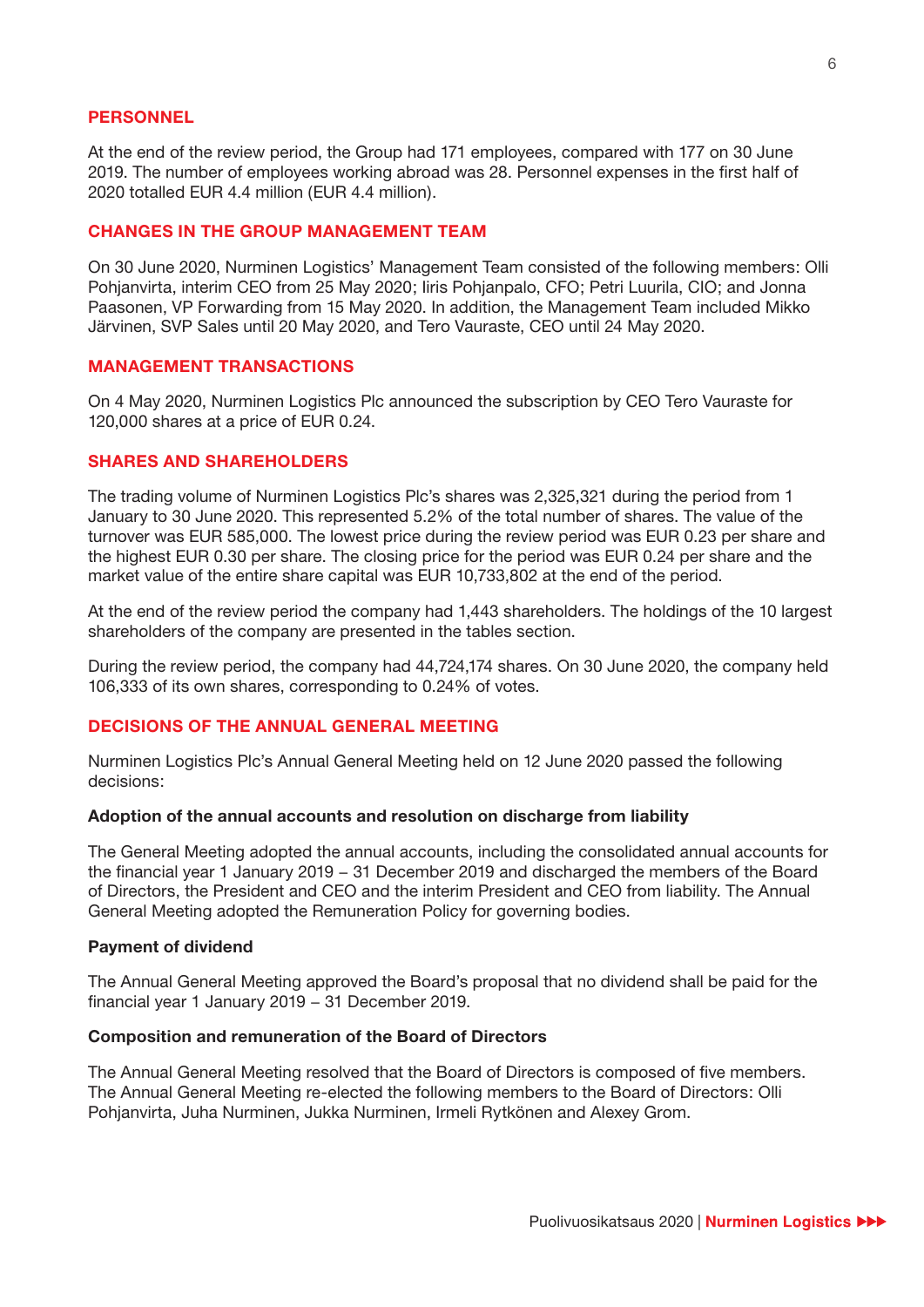The Annual General Meeting resolved that for the members of the Board elected at the Annual General Meeting for the term expiring at the close of the Annual General Meeting in 2021, the remuneration is paid as follows: annual remuneration of EUR 40,000 to the Chairman and EUR 20,000 to the other members of the Board.

In addition, a meeting fee of EUR 1,500 per meeting for the Board and Board Committee meetings is paid to the Chairman of the Board, a meeting fee of EUR 1,000 per meeting for the Board and Board Committee meetings is paid for each member of the Board living in Finland and EUR 1,500 per meeting for a member of the Board living outside Finland. Of the annual remuneration, 50 per cent is be paid in Nurminen Logistics Plc's shares and the rest in cash. A member of the Board of Directors may not dispose of shares received as annual remuneration before a period of three years has elapsed from receiving the shares. In addition, the Chairman of the Board will be granted a telephone benefit.

#### **Authorising the Board of Directors to decide on the issuance of shares as well as the issuance of options and other special rights entitling to shares**

The Annual General Meeting authorised the Board to decide on the issuance of shares and/ or special rights entitling to shares as referred to in chapter 10, section 1 of the Finnish Limited Liability Companies Act.

Based on the authorisation, the Board of Directors is entitled to issue or transfer, either by one or several resolutions, shares and/or special rights up to a maximum equivalent of 20,000,000 new shares so that aforesaid shares and/or special rights could be used, e.g., for financing of company and business acquisitions or for financing of other business arrangements and investments, for the expansion of the ownership structure, paying of remuneration of the Board members and/or for the creating incentives for, or encouraging commitment in, personnel.

The authorisation entitles the Board of Directors to decide on the share issuance with or without payment. The authorisation for deciding on a share issuance without payment includes also the right to decide on the share issue for the company itself, so that the authorisation may be used in such a way that in total no more than one tenth (1/10) of all shares in the company may from time to time be in the possession of the company and its subsidiaries.

The authorisation includes the Board of Director's right to decide on all other terms and conditions of the share issuances and the issuances of special rights. The authorisation entitles the Board of Directors to decide on share issuances, issuances of option rights and other special rights entitling to shares in every way to the same extent as could be decided by the General Meeting, including the Board of Director's right to decide on directed share issuances and/or issuance of special rights.

The authorisation is valid until 30 April 2021 and the authorisation does not revoke the authorisation granted to the Board of Directors by the Extraordinary General Meeting on 17 July 2017 on the issuance of shares as well as the issuance of options and other special rights entitling to shares.

#### **Election of the auditor and resolution on their remuneration**

Ernst & Young Oy was elected the auditor of the company for the term ending at the close of the Annual General Meeting 2021. Juha Hilmola, Authorised Public Accountant, acts as the principal auditor.

The auditor's fee will be paid in accordance with the auditor's invoice accepted by the company.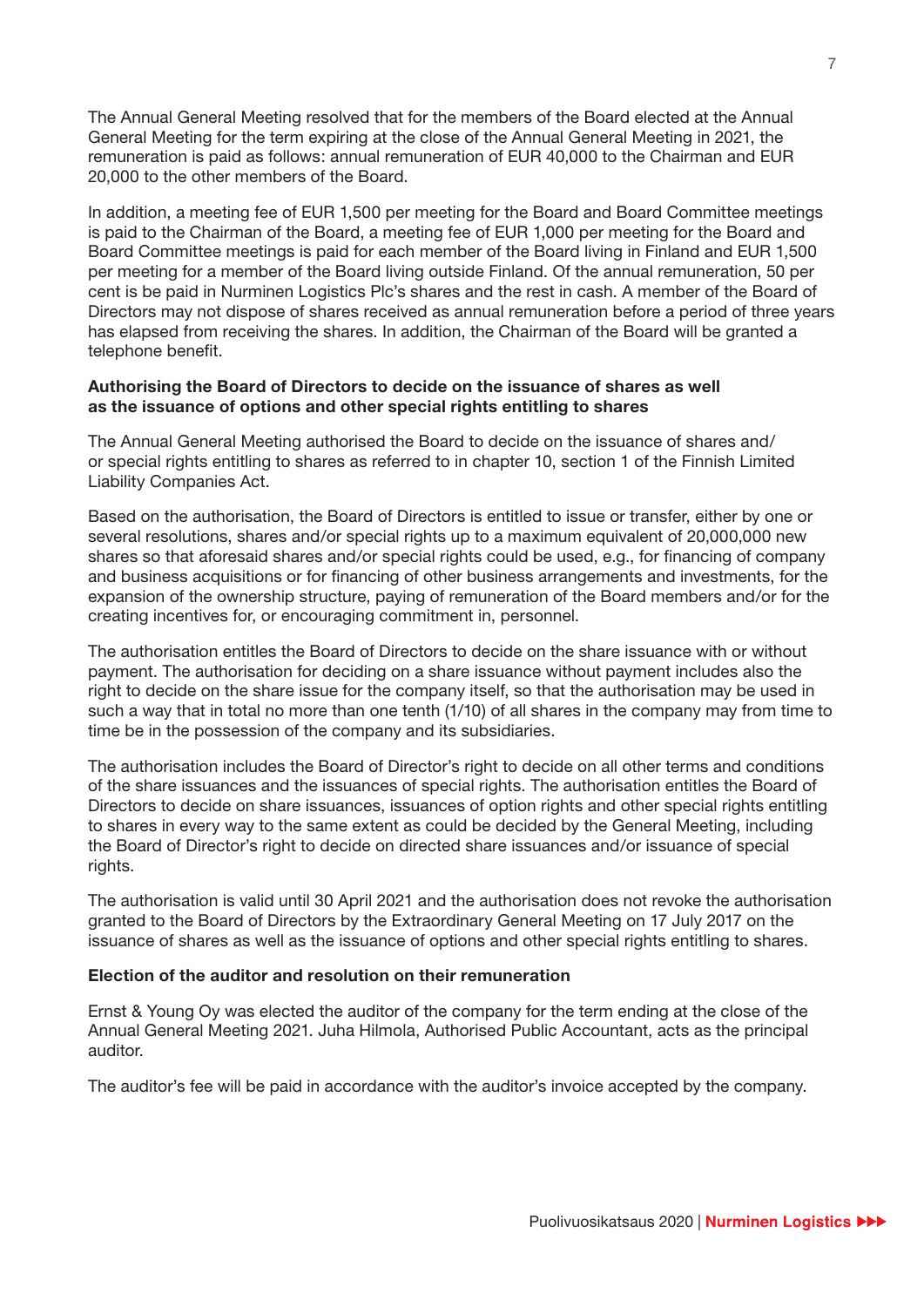#### **DIVIDEND POLICY**

The company's Board of Directors has on 14 May 2008 determined the company's dividend policy, according to which Nurminen Logistics Plc aims to annually distribute as dividends approximately one third of its net profit, provided that the company's financial position allows this.

#### **OTHER EVENTS DURING THE REVIEW PERIOD**

On 17 January 2020, the company announced that it was initiating the co-determination procedure within the Finnish subsidiaries in order to prepare for the possible reduction of orders due to the labour market situation facing manufacturing industries in Finland. The co-determination procedure was concluded on 4 February 2020. No personnel adjustments were made after the labour market disturbances ended.

On 4 March 2020, the company announced that it will recognise in its consolidated financial statements for the financial year ended 31 December 2019 a write down of approximately EUR 5.3 million on the company's goodwill. The write down has a negative impact on the company's equity ratio. The company has obtained waivers from its main financiers to secure the fulfilment of the financial covenants in the relevant measurement point.

On 17 March 2020, the company announced that it was initiating the co-determination procedure within Nurminen Logistics Services Oy in order to prepare for a possible decrease in demand caused by the COVID-19 situation or disruptions caused by coronavirus countermeasures. The co-determination procedure was completed on 16 April 2020 resulting in possible temporary layoffs considering all of the staff of the company up to 90 days before 31 March 2021.

On 16 April 2020, the company announced that it was initiating the co-determination procedure within Nurminen Logistics Plc considering the staff of the company and the members of staff who have entered the Group's employment due to the acquisition of PFC Nordic Oy in order to prepare for the financial and operational effects of COVID-19 countermeasures. The co-determination procedure was completed on 4 May 2020 resulting in possible temporary lay-offs considering all of the staff of Nurminen Logistics Plc up to 90 days before 31 March 2021 and all of the staff who have entered the Group's employment due to the acquisition of PFC Nordic Oy up to 90 days before 27 October 2020.

On 22 April 2020, the company announced that the Board of Directors of Nurminen Logistics Plc has resolved on 21 April 2020 to carry out a directed share issue of 120,000 shares to the Company's CEO Tero Vauraste at a subscription price of EUR 0.24 per share. The shares were registered with the Trade Register on 30 April 2020.

On 22 April 2020, the company announced that Hannu Leinonen will leave the Board of Directors of Nurminen Logistics Plc as of 22 April 2020.

On 15 June 2020, the company announced that the Board of Directors appointed Irmeli Rytkönen as the Chairperson of the Board's Audit Committee.

## **EVENTS AFTER THE REVIEW PERIOD**

No significant events occurred after the review period.

#### **Next financial release**

Nurminen Logistics will announce the release date of the Financial Statement for the year 2020 and other dates for releasing financial information during 2021 in December 2020.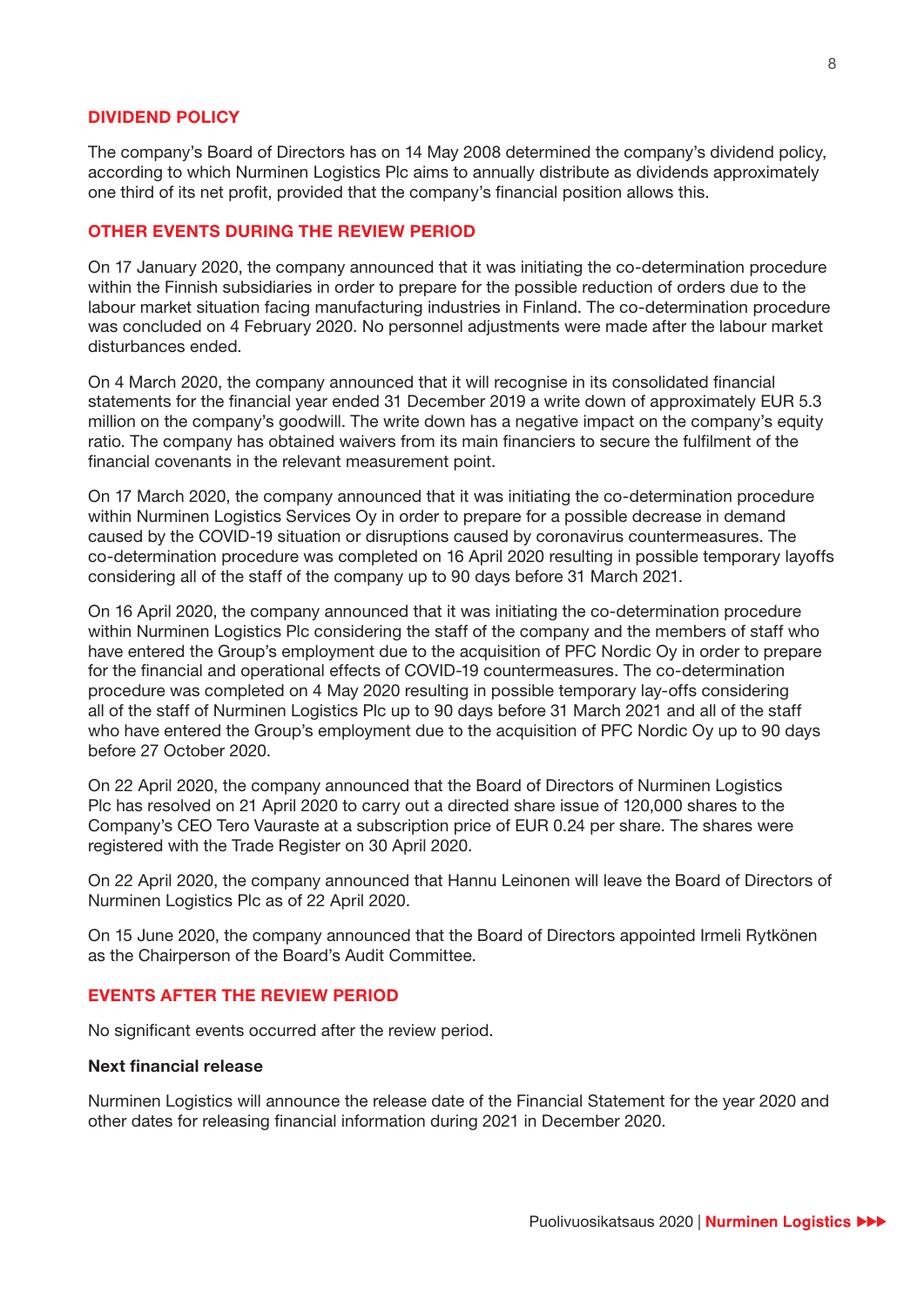#### **Disclaimer**

Certain statements in this bulletin are forward-looking and are based on the management's current views. Due to their nature, they involve risks and uncertainties and are susceptible to changes in the general economic or industry conditions.

Nurminen Logistics Plc Board of Directors

For more information, please contact Olli Pohjanvirta, interim CEO, tel. +358 40 900 6799.

DISTRIBUTION Nasdaq Helsinki Major media www.nurminenlogistics.com

*Nurminen Logistics is a listed company established in 1886 that offers logistics services. The company provides high-quality forwarding and cargo handling services as well as railway transport and related project transport services. The main market areas of Nurminen Logistics are Finland, Russia and its neighbouring countries.*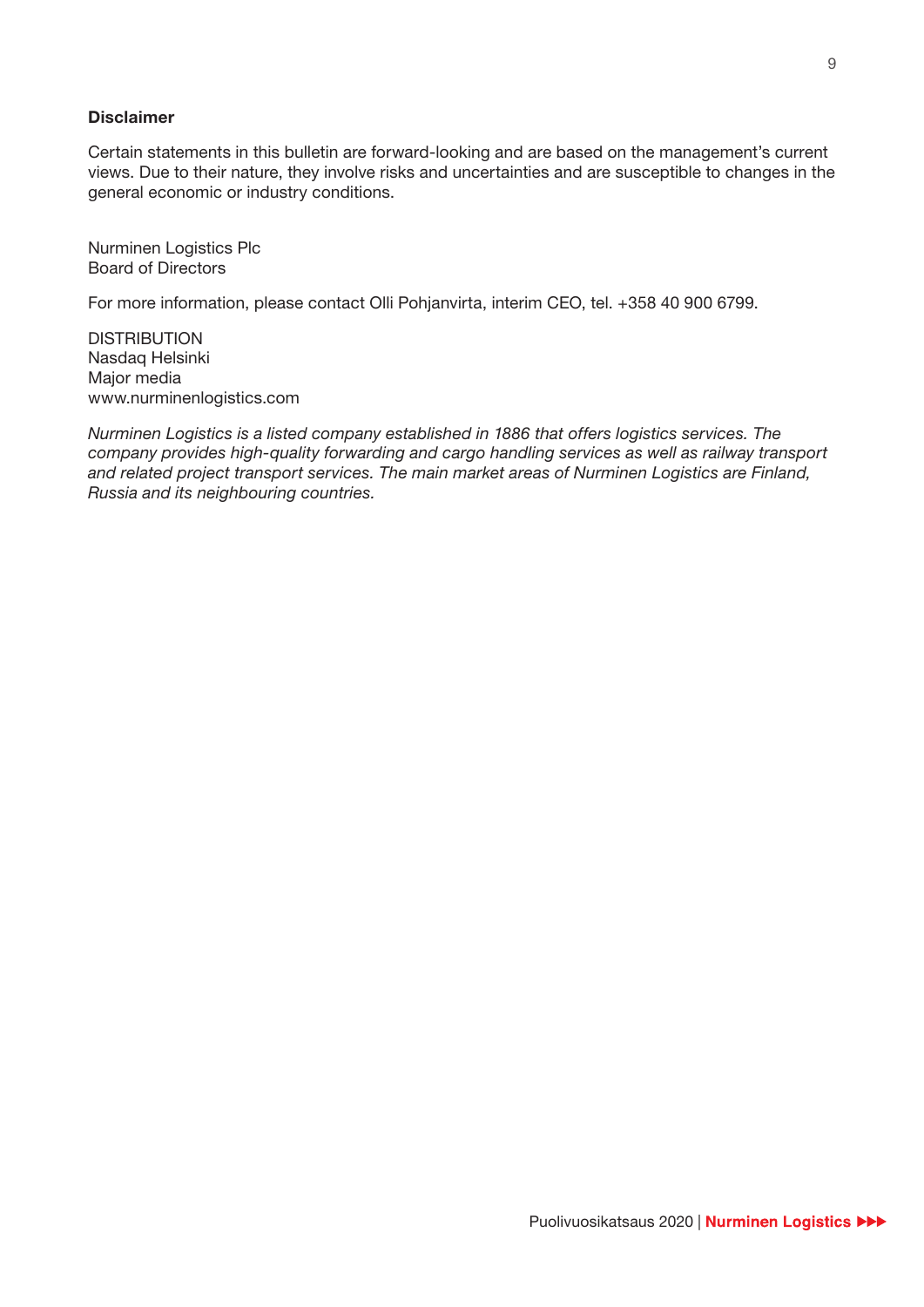## **TABLES SECTION**

| <b>CONSOLIDATED STATEMENT OF</b><br><b>COMPREHENSIVE INCOME</b>                           | 1-6/2020  | 1-6/2019  | 1-12/2019 |
|-------------------------------------------------------------------------------------------|-----------|-----------|-----------|
| <b>EUR 1,000</b>                                                                          |           |           |           |
| <b>NET SALES</b>                                                                          | 36,480    | 34,470    | 69,340    |
| Other operating income                                                                    | 13        | 16        | 64        |
| Use of materials and supplies                                                             | $-26,945$ | $-25,200$ | $-50,418$ |
| Employee benefit expenses                                                                 | $-4,381$  | $-4,433$  | $-9,196$  |
| Depreciation, amortisation and impairment losses                                          | $-2,586$  | $-2,706$  | $-11,044$ |
| Other operating expenses                                                                  | $-3,089$  | $-3,856$  | $-7,262$  |
| <b>OPERATING RESULT</b>                                                                   | $-508$    | $-1,709$  | $-8,517$  |
| <b>Financial income</b>                                                                   | 3         | 5         | 12        |
| <b>Financial expenses</b>                                                                 | $-991$    | $-1,165$  | $-2,382$  |
| Share of profit of equity-accounted investees                                             | $-6$      | 16        | 25        |
| <b>RESULT BEFORE INCOME TAX</b>                                                           | $-1,501$  | $-2,852$  | $-10,864$ |
| Income tax expense                                                                        | $-141$    | $-312$    | $-570$    |
| <b>RESULT FOR THE PERIOD</b>                                                              | $-1,642$  | $-3,164$  | $-11,433$ |
|                                                                                           |           |           |           |
|                                                                                           |           |           |           |
| Other comprehensive income                                                                |           |           |           |
| Other comprehensive income to be reclassified to<br>profit or loss in subsequent periods: |           |           |           |
| <b>Translation differences</b>                                                            | $-3$      | $-48$     | $-41$     |
| Other comprehensive income after income taxes                                             | $-3$      | $-48$     | $-41$     |
| <b>TOTAL COMPREHENSIVE INCOME FOR THE</b><br><b>PERIOD</b>                                | $-1,645$  | $-3,212$  | $-11,474$ |
|                                                                                           |           |           |           |
| Result attributable to                                                                    |           |           |           |
| Equity holders of the parent company                                                      | $-2,225$  | $-4,917$  | $-12,903$ |
| Non-controlling interest                                                                  | 583       | 1,753     | 1,470     |
|                                                                                           |           |           |           |
| Total comprehensive income attributable to                                                |           |           |           |
| Equity holders of the parent company                                                      | $-2,228$  | $-4,965$  | $-12,944$ |
| Non-controlling interest                                                                  | 583       | 1,753     | 1,470     |
|                                                                                           |           |           |           |
| Earnings per share, undiluted, euro                                                       | $-0.05$   | $-0.11$   | $-0.29$   |
|                                                                                           |           |           |           |
| Earnings per share, diluted, euro                                                         | $-0.05$   | $-0.11$   | $-0.29$   |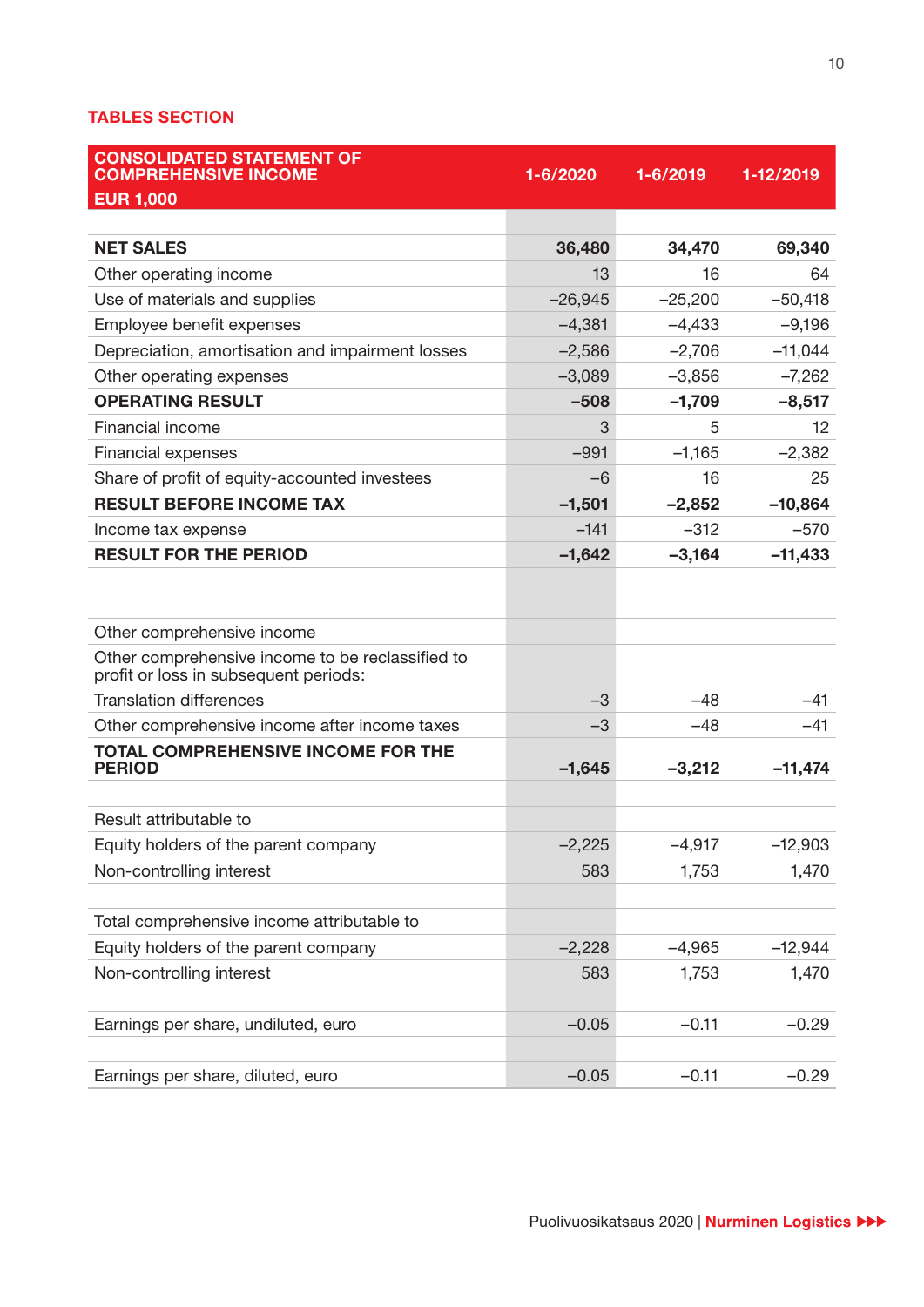| <b>CONSOLIDATED STATEMENT OF</b><br><b>FINANCIAL POSITION</b> | 30 June<br>2020 | 30 June<br>2019 | <b>31 December</b><br>2019 |
|---------------------------------------------------------------|-----------------|-----------------|----------------------------|
| <b>EUR 1,000</b>                                              |                 |                 |                            |
| <b>ASSETS</b>                                                 |                 |                 |                            |
| <b>Non-current assets</b>                                     |                 |                 |                            |
| Property, plant and equipment                                 | 34,733          | 39,388          | 35,810                     |
| Goodwill                                                      | 899             | 5,970           | 899                        |
| Other intangible assets                                       | 1,793           | 1,818           | 1,933                      |
| Investments in equity-accounted investees                     | 204             | 201             | 209                        |
| Receivables                                                   | 244             | 317             | 244                        |
| <b>NON-CURRENT ASSETS</b>                                     | 37,872          | 47,694          | 39,095                     |
| <b>Current assets</b>                                         |                 |                 |                            |
| Inventories                                                   | 80              | 92              | 87                         |
| Trade and other receivables                                   | 9,817           | 8,042           | 7,822                      |
| Cash and cash equivalents                                     | 4,095           | 9,389           | 4,187                      |
| Non-current assets held for sale                              | 897             | $\,$            | 897                        |
| <b>CURRENT ASSETS</b>                                         | 14,889          | 17,523          | 12,993                     |
| <b>TOTAL ASSETS</b>                                           | 52,761          | 65,217          | 52,088                     |
|                                                               |                 |                 |                            |
| <b>EQUITY AND LIABILITIES</b>                                 |                 |                 |                            |
| Equity attributable to holders of the parent company          |                 |                 |                            |
| Share capital                                                 | 4,215           | 4,215           | 4,215                      |
| Share premium reserve                                         | 86              | 86              | 86                         |
| Other reserves                                                | 28,836          | 28,808          | 28,808                     |
| <b>Translation differences</b>                                | $-9$            | $-13$           | -6                         |
| Retained earnings                                             | $-37,779$       | $-27,552$       | $-35,497$                  |
| Hybrid bond                                                   | 1,500           | 1,500           | 1,500                      |
| Equity attributable to holders of the parent company          | $-3,151$        | 7,044           | $-894$                     |
| Non-controlling interest                                      | 904             | 1,983           | 1,695                      |
| <b>EQUITY, TOTAL</b>                                          | $-2,247$        | 9,027           | 802                        |
| <b>LIABILITIES</b>                                            |                 |                 |                            |
| <b>Non-current liabilities</b>                                |                 |                 |                            |
| Deferred tax liabilities                                      |                 | 52              | 24                         |
| <b>Other liabilities</b>                                      | 186             | 74              | 212                        |
| <b>Financial liabilities</b>                                  | 39,999          | 41,181          | 39,900                     |
| <b>NON-CURRENT LIABILITIES</b>                                | 40,185          | 41,307          | 40,136                     |
| <b>Current liabilities</b>                                    |                 |                 |                            |
| <b>Current tax liabilities</b>                                |                 | 273             | 237                        |
| <b>Financial liabilities</b>                                  | 3,211           | 6,471           | 3,102                      |
| Trade payables and other liabilities                          | 11,611          | 8,138           | 7,811                      |
| <b>CURRENT LIABILITIES</b>                                    | 14,822          | 14,883          | 11,150                     |
| <b>LIABILITIES, TOTAL</b>                                     | 55,007          | 56,190          | 51,287                     |
| <b>EQUITY AND LIABILITIES, TOTAL</b>                          | 52,761          | 65,217          | 52,088                     |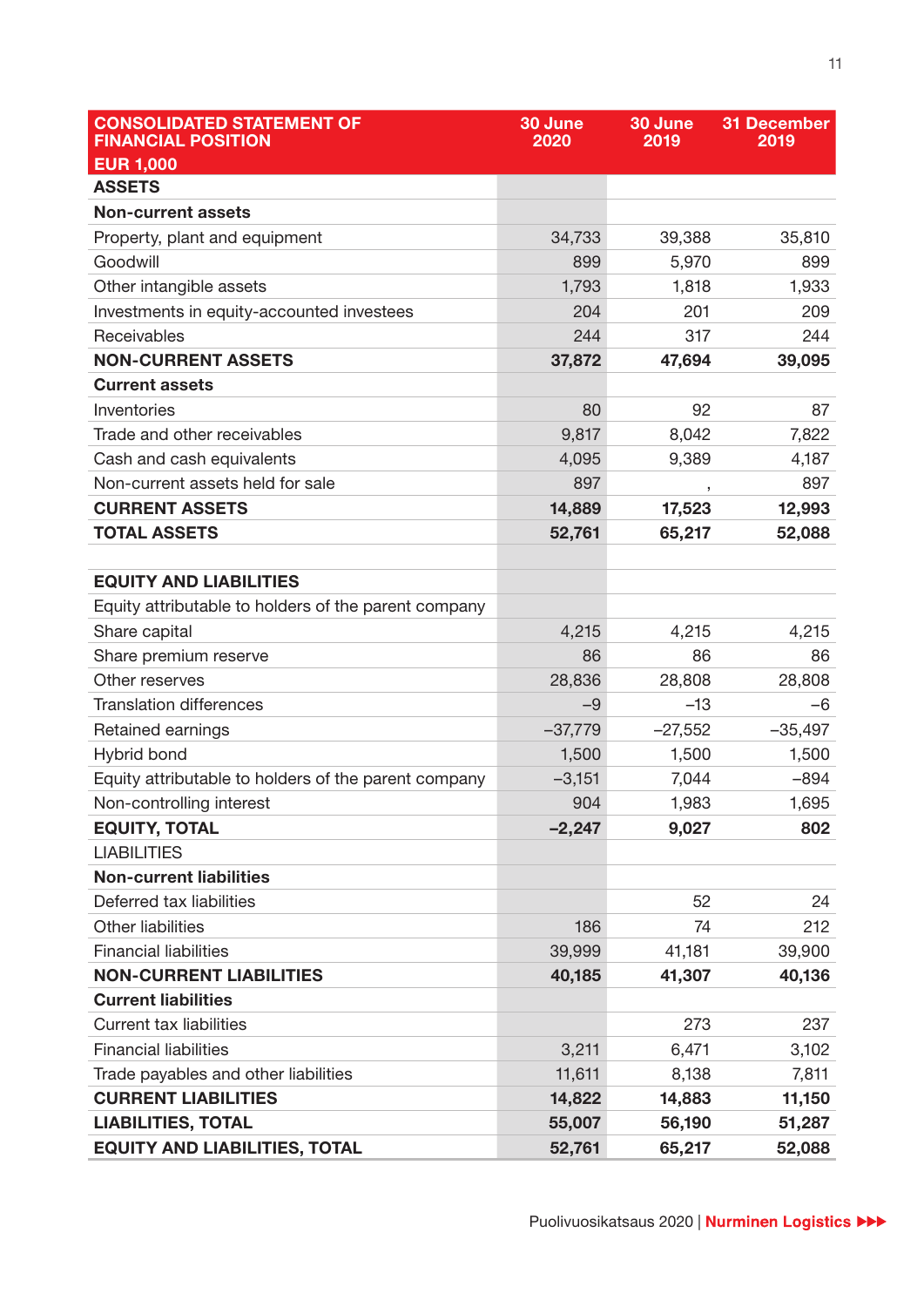| <b>Consolidated cash flow statement, IFRS</b><br><b>EUR 1,000</b> | 1-6/2020 | 1-6/2019 | 1-12/2019 |
|-------------------------------------------------------------------|----------|----------|-----------|
|                                                                   |          |          |           |
| Profit/loss for the period                                        | $-1,642$ | $-3,164$ | $-11,433$ |
| Adjustments                                                       | 3,785    | 4,137    | 12,658    |
| Cash flow before change in working capital                        | 2,143    | 972      | 1,224     |
| Changes in working capital                                        | 2,228    | 263      | 1,180     |
| Financing items and taxes                                         | $-981$   | $-1,120$ | $-1,945$  |
| Cash flow from operating activities                               | 3,390    | 116      | 458       |
| Cash flow from investing activities                               | $-183$   | 360      | $-81$     |
| Cash flow from financing activities                               | $-3,299$ | $-2,600$ | $-7,837$  |
|                                                                   |          |          |           |
| Net increase / decrease in cash and cash equivalents              | $-92$    | $-2,125$ | $-7,460$  |
|                                                                   |          |          |           |
| Cash and cash equivalents at the beginning of the<br>year         | 4,054    | 11,514   | 11,514    |
| Net increase / decrease in cash and cash equivalents              | $-92$    | $-2,125$ | $-7,460$  |
| Cash and cash equivalents at the end of the period                | 3,961    | 9,389    | 4,054     |

- $A =$ Share capital
- B = Share premium reserve
- $C =$  Legal reserve
- D = Reserve for invested unrestricted equity
- $E =$  Hybrid loans
- F = Translation differences
- G = Retained earnings
- $H = Non-contrelling$  interests
- $I = Total$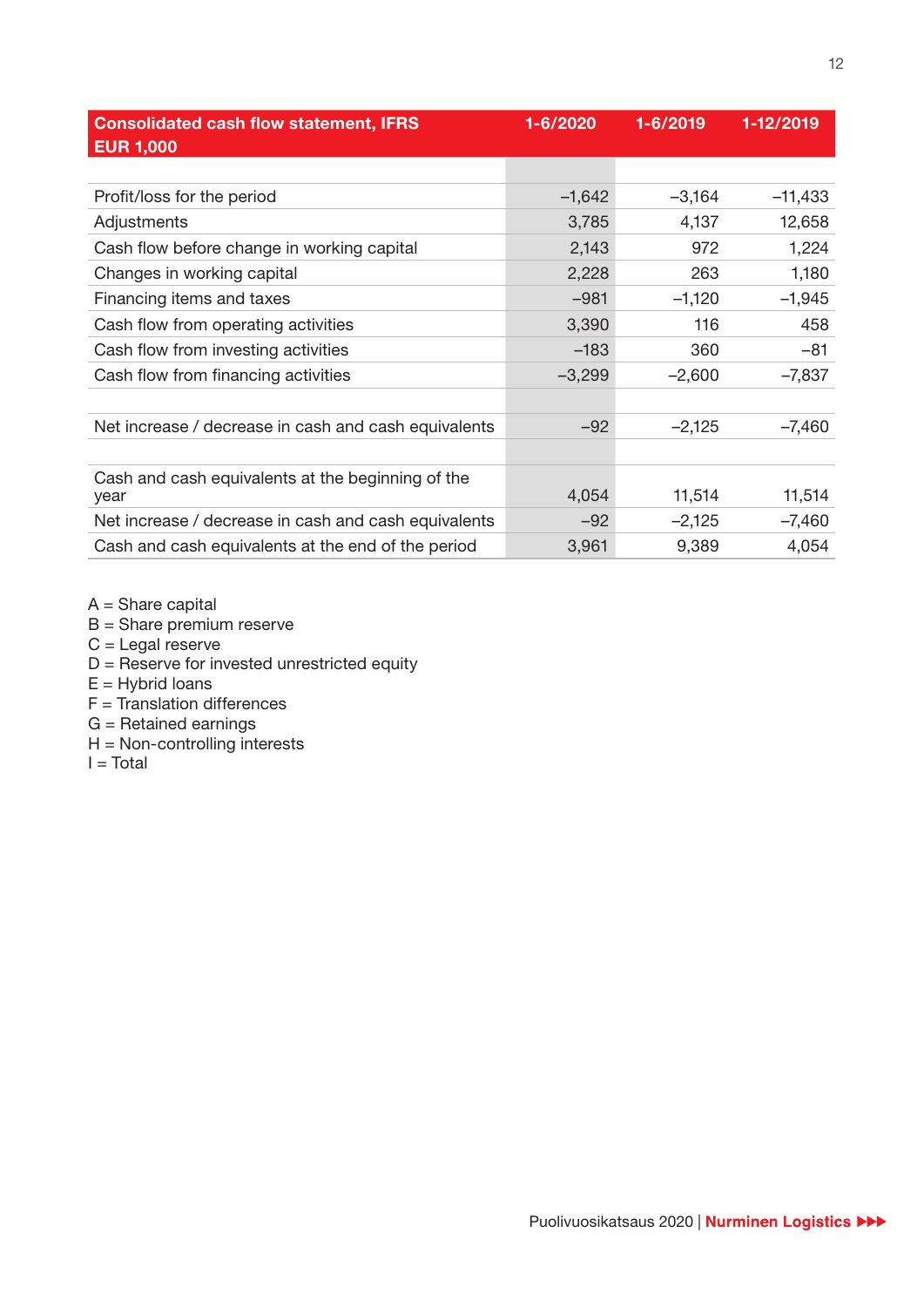| <b>CONSOLIDATED</b><br><b>STATEMENT OF</b><br><b>CHANGES IN</b><br><b>EQUITY 1-6/2020</b><br><b>EUR 1,000</b> | A     | B  | $\mathbf C$ | D      | E     | F    | G             | н        | ı            |
|---------------------------------------------------------------------------------------------------------------|-------|----|-------------|--------|-------|------|---------------|----------|--------------|
| Equity on 1 Jan 2020                                                                                          | 4,215 | 86 | 2,378       | 26,430 | 1,500 |      | $-6 - 35,498$ | 1,696    | 802          |
| Result for the year                                                                                           |       |    |             |        |       |      | $-2,225$      | 583      | $-1,642$     |
| Comprehensive<br>income for the year /<br>translation differences                                             |       |    |             |        |       | $-3$ |               |          | -3           |
| Total comprehensive<br>income for the year                                                                    |       |    |             |        |       | $-3$ | $-2,225$      | 583      | $-1,645$     |
| <b>Business transactions</b><br>with share holders                                                            |       |    |             | 29     |       |      |               |          | 29           |
| Interest on hybrid loan<br>after taxes                                                                        |       |    |             |        |       |      | $-24$         |          | $-24$        |
| Share renumeration                                                                                            |       |    |             |        |       |      | 35            | 93       | 128          |
| <b>Dividends</b>                                                                                              |       |    |             |        |       |      |               | $-1,467$ | $-1,467$     |
| Other changes*                                                                                                |       |    |             |        |       |      | $-68$         |          | $-68$        |
| <b>Total business</b><br>transactions with<br>shareholders                                                    |       |    |             | 29     |       |      | $-56$         | $-1,374$ | $-1,402$     |
| Equity on 30 Jun 2020                                                                                         | 4,215 | 86 | 2,378       | 26,458 | 1,500 |      | $-9 - 37,779$ |          | $904 -2,247$ |

\* Kotka terminal property repair cost liability from previous financial years.

| <b>CONSOLIDATED</b><br><b>STATEMENT OF</b><br><b>CHANGES IN</b><br><b>EQUITY 1-6/2019</b><br><b>EUR 1,000</b> | $\overline{A}$ | B  | $\mathbf C$ | D      | E     | F             | н<br>G   | I                 |
|---------------------------------------------------------------------------------------------------------------|----------------|----|-------------|--------|-------|---------------|----------|-------------------|
| Equity on 1 Jan 2019                                                                                          | 4,215          | 86 | 2,378       | 26,430 | 1,500 | $35 - 22,615$ |          | 1,123<br>13,151   |
| Result for the year                                                                                           |                |    |             |        |       |               | $-4,917$ | $-3,164$<br>1,753 |
| Comprehensive<br>income for the year /<br>translation differences                                             |                |    |             |        |       | $-48$         |          | -48               |
| Total comprehensive<br>income for the year                                                                    |                |    |             |        |       | $-48$         | $-4,917$ | 1,753<br>$-3,212$ |
| <b>Business transactions</b><br>with share holders                                                            |                |    |             |        |       |               |          |                   |
| Interest on hybrid loan<br>after taxes                                                                        |                |    |             |        |       |               | $-24$    | -24               |
| Share renumeration                                                                                            |                |    |             |        |       |               | 35       | 35                |
| <b>Dividends</b>                                                                                              |                |    |             |        |       |               |          | $-937$<br>$-937$  |
| Other changes                                                                                                 |                |    |             |        |       |               | $-30$    | 44<br>14          |
| Total business<br>transactions with<br>shareholders                                                           |                |    |             |        |       |               | -19      | $-893$<br>$-912$  |
| Equity 30 Jun 2019                                                                                            | 4,215          | 86 | 2,378       | 26,430 | 1,500 | $-13 -27,552$ |          | 9,027<br>1,983    |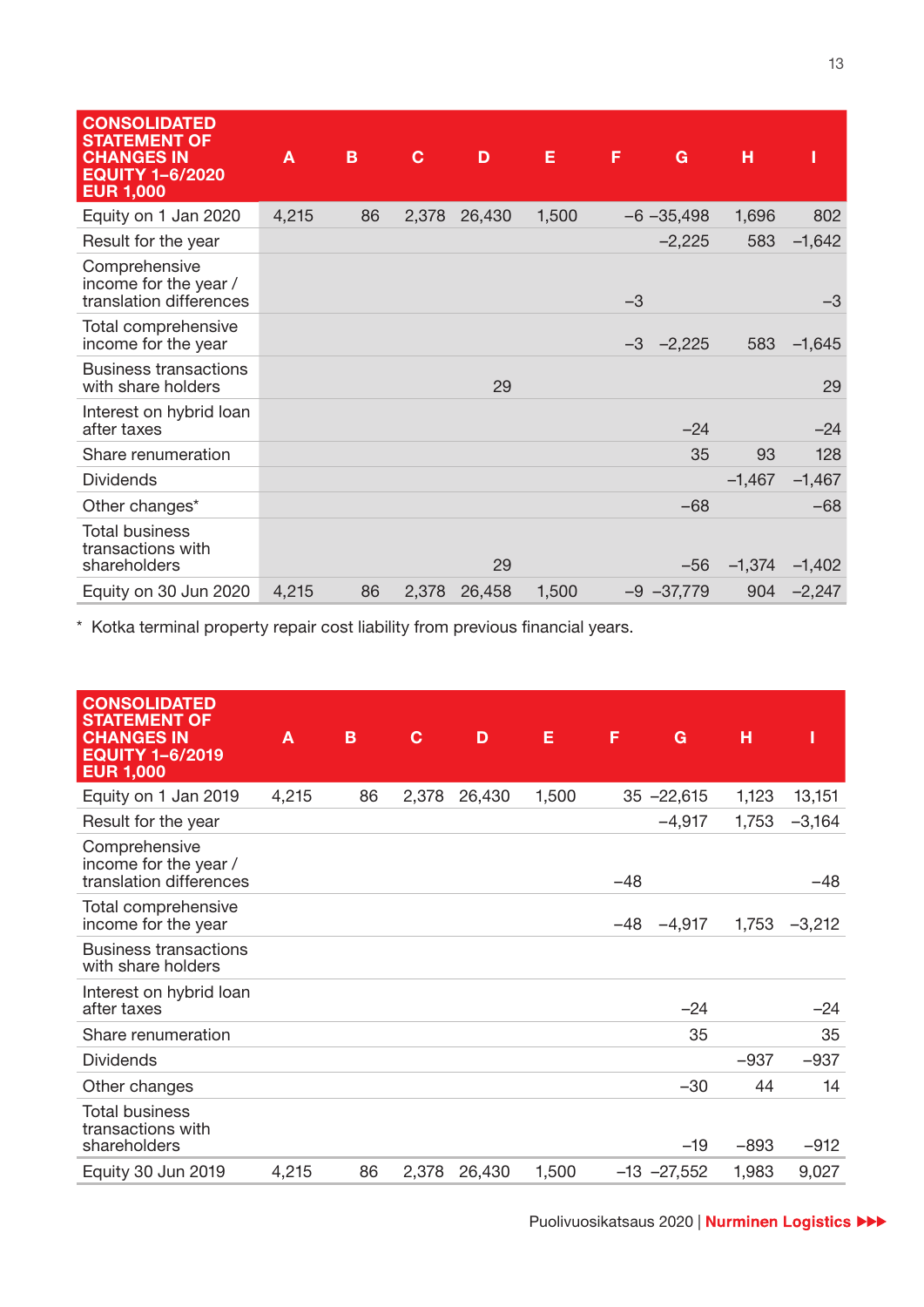#### **Changes in property, plant and equipment**

| <b>Changes in property, plant and equipment</b><br><b>EUR 1,000</b> | <b>Tangible</b> | <b>Intangible</b> | <b>Total</b> |
|---------------------------------------------------------------------|-----------------|-------------------|--------------|
| Carrying amount on 1 Jan 2020                                       | 35,810          | 2,831             | 38,642       |
| <b>Additions IFRS leases</b>                                        | 1,268           |                   | 1,268        |
| <b>Additions FAS</b>                                                | 11              | 55                | 65           |
| Work-in-progress                                                    | 46              |                   | 46           |
| <b>Disposals</b>                                                    | $-7$            | $-4$              | $-11$        |
| Depreciation, amortisation and impairment losses                    | $-2,394$        | $-191$            | $-2,586$     |
| Carrying amount on 30 Jun 2020                                      | 34,733          | 2,692             | 37,425       |

| Changes in property, plant and equipment<br><b>EUR 1,000</b> | <b>Tangible</b> | <b>Intangible</b> | <b>Total</b> |
|--------------------------------------------------------------|-----------------|-------------------|--------------|
| Carrying amount on 1 Jan 2019                                | 8,757           | 7,360             | 16,117       |
| <b>Additions IFRS leases</b>                                 | 35,465          |                   | 35,465       |
| <b>Additions FAS</b>                                         | 44              | 565               | 609          |
| <b>Disposals</b>                                             | $-2,368$        |                   | $-2,368$     |
| Depreciation, amortisation and impairment losses             | $-2,569$        | $-137$            | $-2,706$     |
| Exchange rate differences                                    | 59              |                   | 59           |
| Carrying amount on 30 Jun 2019                               | 39,388          | 7,788             | 47,176       |

## **Related party transactions**

The company's related parties include the members of the Board of Directors and those of the Management Team as well as companies under their control. Related parties are also those shareholders that have direct or indirect control or significant influence in the Group as well as the associate companies.

| <b>Related party transactions</b><br><b>EUR 1,000</b> | $1 - 6/2020$ |
|-------------------------------------------------------|--------------|
| Sales                                                 | 59           |
| Purchases                                             | 33           |
| <b>Current receivables</b>                            |              |

At the end of April, CEO Tero Vauraste subscribed for 120,000 shares of Nurminen Logistics Plc in a directed share issue at a subscription price of EUR 0.24 per share.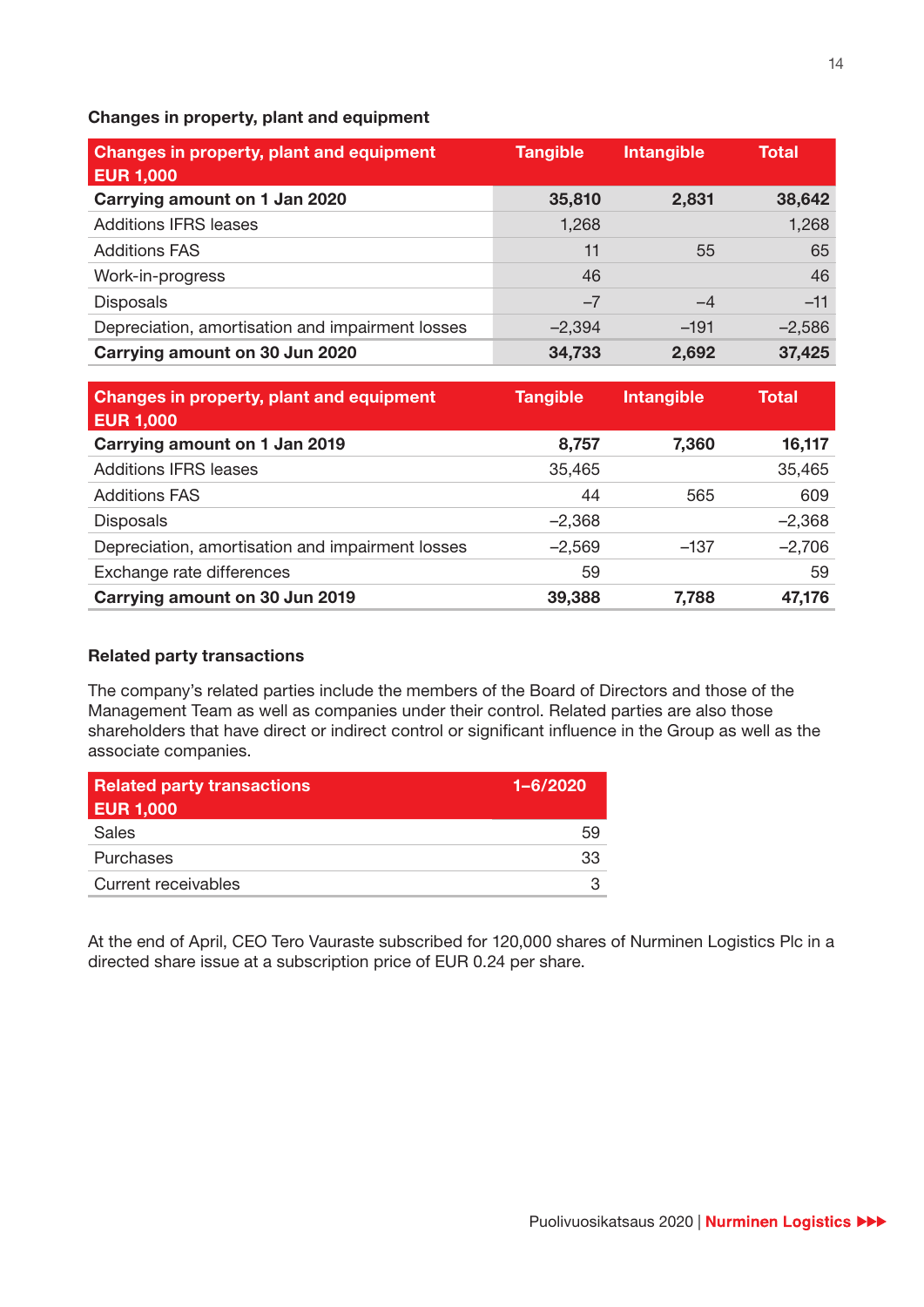# **Key figures**

| <b>Key figures</b>                       | 1-6/2020 | 1-6/2019 | 1-12/2019 |
|------------------------------------------|----------|----------|-----------|
| Gross capital expenditure, EUR 1,000     | 111      | 444      | 722       |
| Number of employees at the end of period | 171      | 177      | 176       |
| Operating profit-%                       | $-1.4%$  | $-5.0%$  | $-12.3%$  |
| <b>Share price development</b>           |          |          |           |
| Share price at beginning of period       | 0.27     | 0.25     | 0.25      |
| Share price at end of period             | 0.24     | 0.30     | 0.27      |
| Highest for the period                   | 0.30     | 0.44     | 0.44      |
| Lowest for the period                    | 0.23     | 0.25     | 0.26      |
|                                          |          |          |           |
| Equity / share, EUR                      | $-0.07$  | 0.16     | $-0.02$   |
| Earnings / share, EUR, undiluted         | $-0.05$  | $-0.11$  | $-0.29$   |
| Earnings / share, EUR, diluted           | $-0.05$  | $-0.11$  | $-0.29$   |
| Equity ratio %                           | $-4.3%$  | 13.9 %   | 1.5 %     |
| Net gearing %                            | 1741.0 % | 424.7 %  | 4849.1 %  |

## **Other Liabilities and Commitments**

| <b>Contingencies and commitments, EUR 1,000</b>                                           | 30 June<br>2020 | 30 June<br>2019 | 31 December<br>2019 |
|-------------------------------------------------------------------------------------------|-----------------|-----------------|---------------------|
| Liabilities for which business mortgages have<br>been given and subsidiary shares pledged |                 |                 |                     |
| Loans from financial institutions                                                         | 13,878          | 14,285          | 13,707              |
| Mortgages given                                                                           | 15,500          | 15,500          | 15,500              |
| Book value of pledged subsidiary shares and loan<br>receivables                           | 23,352          | 10,108          | 23,352              |
| <b>Other commitments</b>                                                                  |                 |                 |                     |
| Customs duties and other guarantees                                                       | 5,923           | 6,135           | 5,999               |
| Rental obligations                                                                        | 907             | 735             | 1,064               |

| Ten largest shareholders 30 June 2020    | <b>Number of shares and</b><br><b>votes</b> | <b>Share of</b><br>votes- $%$ |
|------------------------------------------|---------------------------------------------|-------------------------------|
| KESKINÄINEN ELÄKEVAKUUTUSYHTIÖ ILMARINEN | 8,780,000                                   | 19.6                          |
| NURMINEN JUHA MATTI                      | 5,681,497                                   | 12.7                          |
| <b>SUKA INVEST OY</b>                    | 5,169,588                                   | 11.6                          |
| K. HARTWALL INVEST OY AB                 | 3,837,838                                   | 8.6                           |
| <b>AVANT TECNO OY</b>                    | 3,446,392                                   | 7.7                           |
| <b>JN ULJAS OY</b>                       | 3,049,388                                   | 6.8                           |
| <b>RUSCAP OY</b>                         | 2,163,962                                   | 4.8                           |
| HISINGER-JÄGERSKIÖLD EVA CONSTANCE       | 1,279,279                                   | 2.9                           |
| NURMINEN JUKKA MATIAS                    | 1,055,625                                   | 2.4                           |
| TUULI MARKKU JUHANI                      | 953,850                                     | 2.1                           |
| <b>TOTAL</b>                             | 35,417,419                                  | 79.2                          |

Puolivuosikatsaus 2020 | Nurminen Logistics